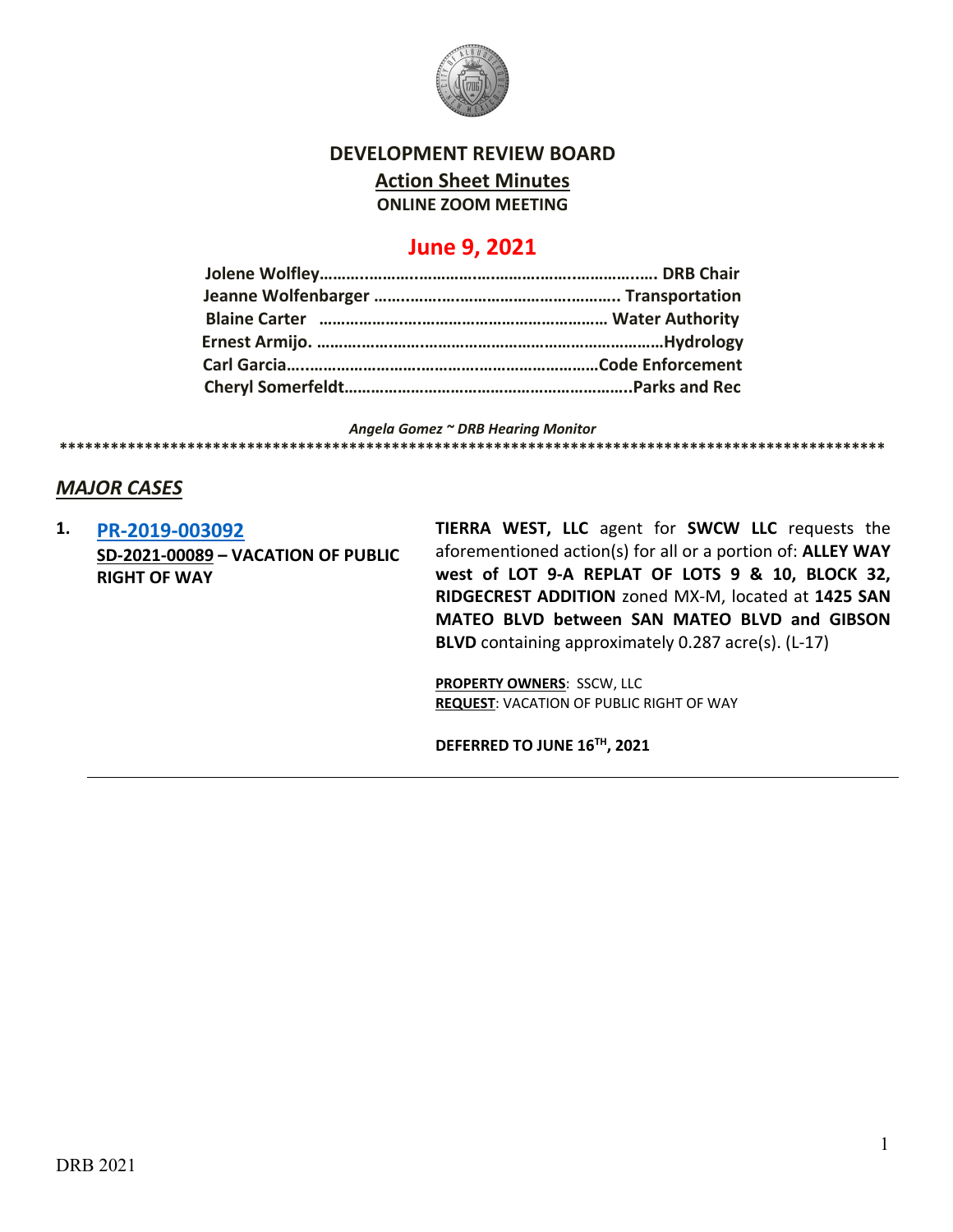| 2. | PR-2020-004676<br>SD-2021-00093 - VACATION OF PUBLIC<br><b>RIGHT OF WAY</b> | MICHELLE HENRIE agent for MACRITCHIE STORAGE<br><b>VENTURES, LLC</b> requests the aforementioned action(s) for<br>all or a portion of: LOT C48 & C49, TOWN OF ATRISCO<br>GRANT zoned NR-BP, located on VOLCANO RD between<br>CENTRAL AVE SW and 98 <sup>th</sup> ST containing approximately<br>9.59 acre(s). (K-9)                                                                                                                         |
|----|-----------------------------------------------------------------------------|---------------------------------------------------------------------------------------------------------------------------------------------------------------------------------------------------------------------------------------------------------------------------------------------------------------------------------------------------------------------------------------------------------------------------------------------|
|    |                                                                             | <b>PROPERTY OWNERS: JUANITA GONZALEZ</b><br><b>REQUEST: VACATE A PORTION OF VOLCANO ROAD</b>                                                                                                                                                                                                                                                                                                                                                |
|    |                                                                             | IN THE MATTER OF THE AFOREMENTIONED APPLICATION,<br>BEING IN COMPLIANCE WITH ALL APPLICABLE REQUIREMENTS<br>OF THE DPM AND THE IDO, THE DRB RECOMMENDS APPROVAL<br>TO THE CITY COUNCIL FOR THE VACATION OF PUBLIC RIGHT OF<br>WAY BASED ON EXHIBIT IN THE PLANNING FILE PER SECTION<br>14-16-6(K) OF THE IDO WITH A FINDING INDICATING THE<br>RADIUS OF RIGHT-OF-WAY WILL BE CORRECTED ON THE SITE<br>PLAN.                                 |
| 3. | PR-2019-002821<br>SI-2021-00667 - SITE PLAN                                 | <b>BIRKIE AYER JR.</b> requests the aforementioned action(s) for<br>all or a portion of: LOT 2-A & 2-B, FRATERNAL ORDER OF<br>POLICE zoned NR-BP, located on JEFFERSON ST NE<br>between THE LANE AT 25 and JEFFERSON PLAZA NE<br>containing approximately 5.009 acre(s). (E-17)<br>PROPERTY OWNERS: GROUP 1 REALTY INC.<br>REQUEST: SITE PLAN DRB FOR PARKING LOT and 22,733 SQF COLLISION<br><b>CENTER</b><br>DEFERRED TO JUNE 23RD, 2021. |
|    |                                                                             |                                                                                                                                                                                                                                                                                                                                                                                                                                             |
|    | PR-2021-005473<br>SI-2021-00709 - SITE PLAN                                 | HUITT ZOLLARS INC. - SCOTT EDDINGS agent for AARON<br><b>CARLSON</b> requests the aforementioned action(s) for all or a<br>portion of: LOT 24 UNIT 1, LADERA BUSINESS PARK<br>SUBDIVISION zoned NR-C, located at 7801 LA MORADA PL<br>and UNSER containing approximately 2.7 acre(s). (H-9)<br>PROPERTY OWNERS: PACIFIC CACTUS, LLC                                                                                                         |
|    |                                                                             | REQUEST: TO DEVELOP AN UNIMPROVED LOT WITHIN THE LADERA<br><b>BUSINESS PARK</b>                                                                                                                                                                                                                                                                                                                                                             |
|    |                                                                             | DEFERRED TO JULY 28TH, 2021.                                                                                                                                                                                                                                                                                                                                                                                                                |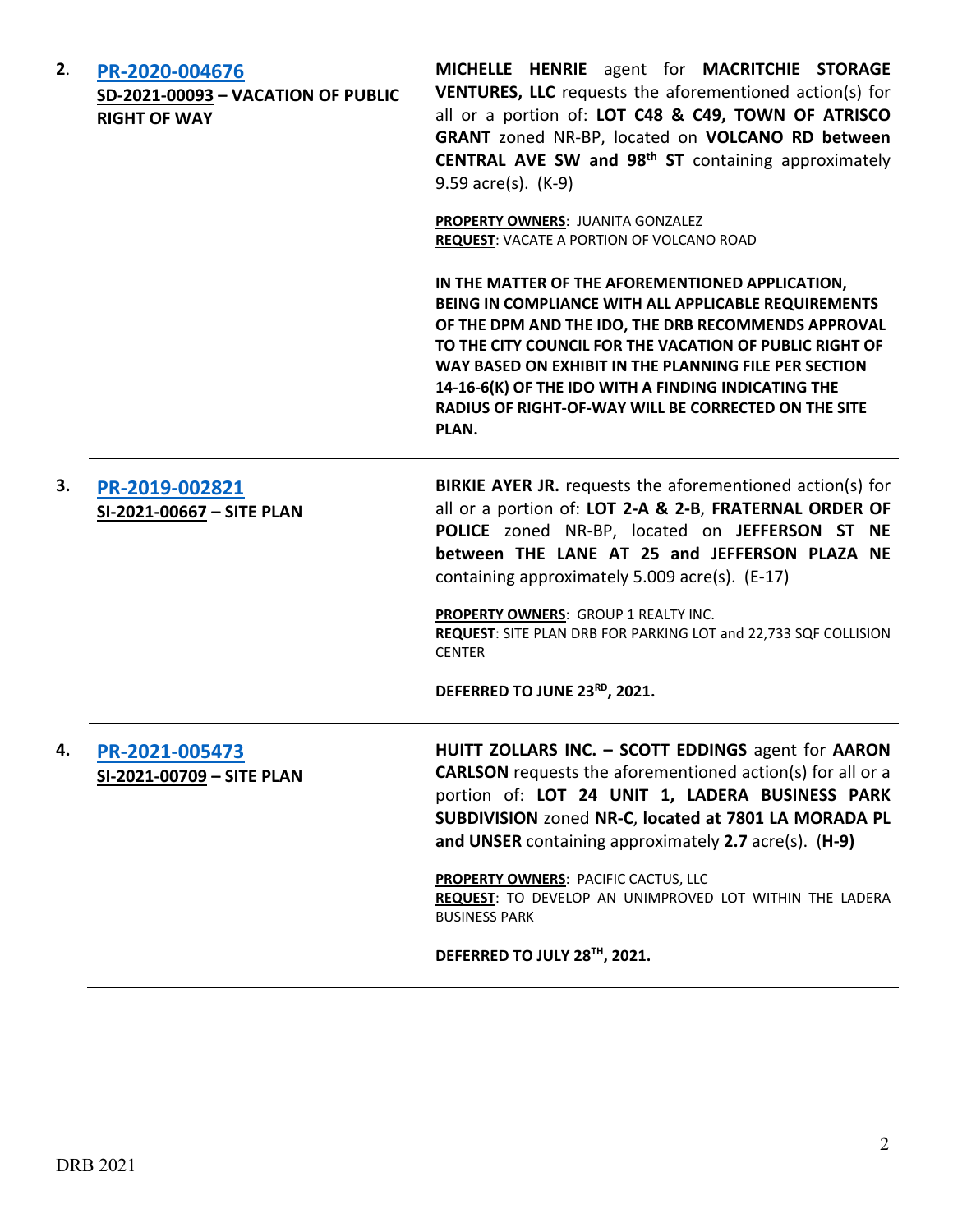**5. [Project # PR-2019-002571](http://data.cabq.gov/government/planning/DRB/PR-2019-002571/DRB%20Submittals/) SD-2020-00097** – **VACATION OF PUBLIC EASEMENT SD-2020-00098** – **VACATION OF PUBLIC EASEMENT** *(Sketch Plat 7/10/19)*

**DENNIS LORENZ** agent(s) for **PHILLIP PICKARD – DCLP TRUST** request(s) the aforementioned action(s) for all or a portion of: **NORTHWEST CORNER, NEW MEXICO STATE HIGHWAY DEPARTMENT, TRACT A UNIT A, NORTH ALBUQUERQUE ACRES,** zoned NR-LM, located at **7550 PAN AMERICAN between SAN FRANCISCO NE and DEL REY AVE NE**, containing approximately 0.14 acre(s). (D-18)*[Deferred from 6/10/20, 6/24/20. 7/22/20, 9/23/20, 1/6/21, 4/7/21]*

**PROPERTY OWNERS**: PHILLIP PICKARD **REQUEST**: VACATION OF PUBLIC DRAINAGE AND UTILITY EASEMENTS

**DEFERRED TO SEPTEMBER 15, 2021.**

**6. [PR-2020-004747](http://data.cabq.gov/government/planning/DRB/PR-2020-004747/DRB%20Submittals/PR-2020-004747_May_19_2021_Supp/Application/) SI-2021-00484 – SITE PLAN TIERRA WEST, LLC** agent for **98TH & I-40 LAND LLC** requests the aforementioned action(s) for all or a portion of: **TRACT 2 PLAT OF TRACTS 1 THRU 12, AVALON SUBDIVISION UNIT 5** zoned NR-BP, located on **DAYTONA RD NW between I-40 and DAYTONA** containing approximately 13.81 acre(s). (J-9)*[Deferred from 5/5/21, 5/19/21]*

> PROPERTY OWNERS: 98<sup>th</sup> & I-40 LAND LLC **REQUEST**: SUBDIVIDE INTO TWO TRACTS, SITE PLAN FOR TWO BUILDINGS 9,800 SQF and 12,500 SQF for HEAVY VEHICLE & EQUIPMENT REPAIR, SERVICING AND MAINTENANCE

**DEFERRED TO JUNE 16, 2021.**

#### **7. [PR-2019-002063](http://data.cabq.gov/government/planning/DRB/PR-2019-002063/DRB%20Submittals/)**

**SD-2021-00086 – PRELIMINARY PLAT SD-2021-00087 – VACATION OF PUBLIC EASEMENT SD-2021-00088 – VACATION OF PUBLIC EASEMENT VA-2021-00126 – TEMPORARY DEFERRAL OF SIDEWALK VA-2021-00129 – SIDEWALK WAIVER**

**MARK GOODWIN & ASSOCIATES, PA** agent for **VUELO, LLC** requests the aforementioned action(s) for all or a portion of: **LOT 1-P1 THRU 26-PA, TRACT A, SAGE RANCH** zoned R-T, located on **SAGE RANCH CT between SAGE RD and BENAVIDEZ RD** containing approximately 3.7742 acres. (M**-**9) *[Deferred from 5/26/21]*

**PROPERTY OWNERS**: VUELO, LLC **REQUEST**: SEE DESCRIPTION

**IN THE MATTER OF THE AFOREMENTIONED APPLICATION, BEING IN COMPLIANCE WITH ALL APPLICABLE REQUIREMENTS OF THE DPM AND THE IDO, WITH THE SIGNING OF THE INFRASTRUCTURE LIST DATED** *JUNE 9TH, 2021,* **THE DRB HAS**  *APPROVED* **PRELIMINARY PLAT, THE VACATIONS OF PUBLIC EASEMENT, THE TEMPORARY DEFERRAL OF SIDEWALK, AND THE SIDEWALK WAIVER.**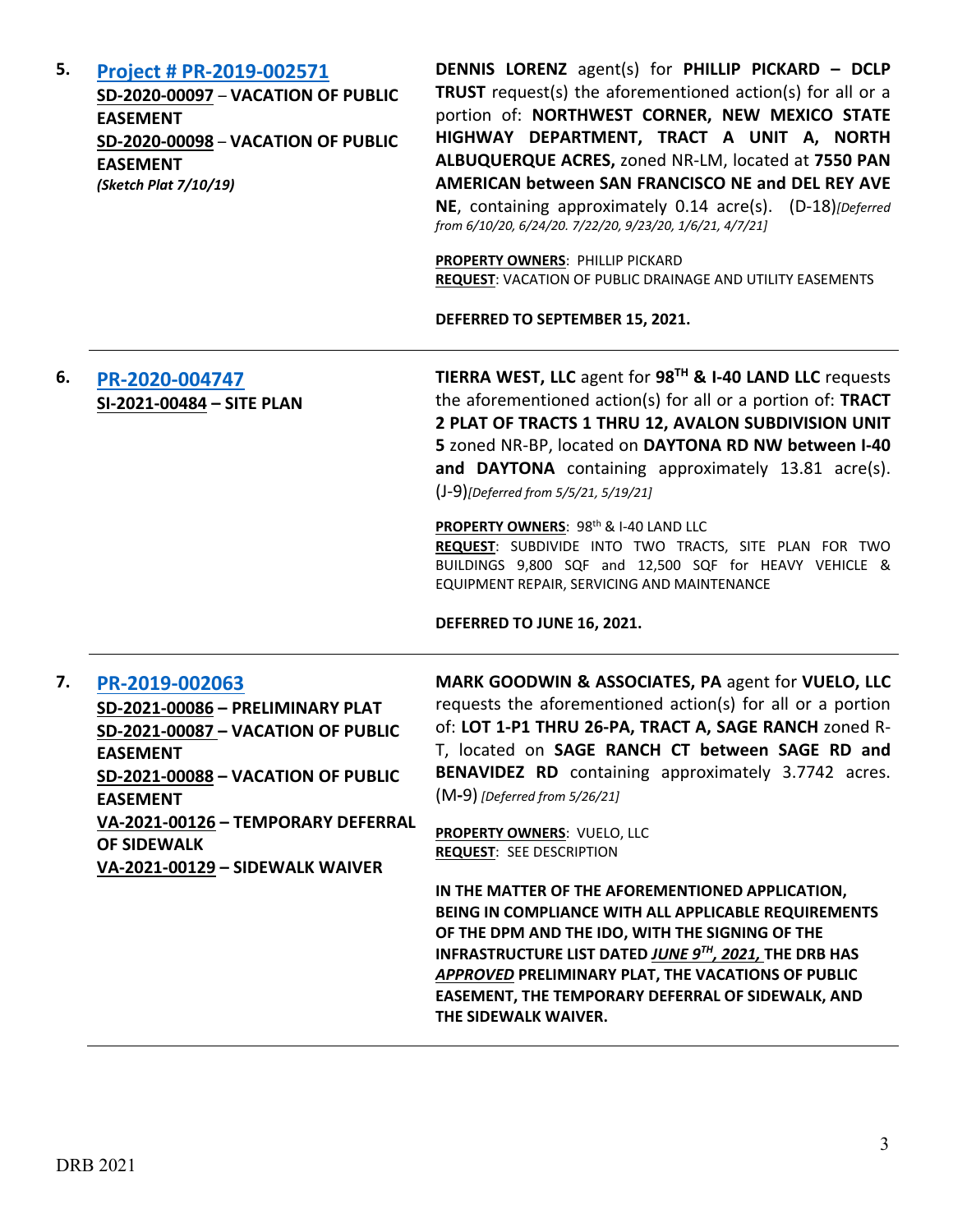| 8. | PR-2019-003169<br>SD-2020-00115 - PRELIMINARY PLAT<br>VA-2020-00192 - TEMPORARY DEFERRAL<br><b>OF SIDEWALK</b><br>(Sketch Plat 12/18/19) | RON HENSLEY/THE GROUP agent(s) for CLEARBOOK<br><b>INC.</b> request(s) the aforementioned<br><b>INVESTMENTS</b><br>action(s) for all or a portion of: 01 UNIT 3 ATRISCO GRANT<br>EXC NW'LY POR TO R/W, zoned MX-M, located at SAGE<br>RD between COORS and 75 <sup>TH</sup> ST, containing approximately<br>9.56 acre(s). (L-10)[Deferred from 7/22/20, 8/5/20, 9/2/20, 9/30/20,<br>11/18/20, 12/9/20, 2/3/21, 4/7/21, 4/28/21, 5/26/21]]                                                                                                                                                                                                                                                                                          |
|----|------------------------------------------------------------------------------------------------------------------------------------------|------------------------------------------------------------------------------------------------------------------------------------------------------------------------------------------------------------------------------------------------------------------------------------------------------------------------------------------------------------------------------------------------------------------------------------------------------------------------------------------------------------------------------------------------------------------------------------------------------------------------------------------------------------------------------------------------------------------------------------|
|    |                                                                                                                                          | PROPERTY OWNERS: CLEARBOOK INVESTMENTS INC, HENRY SCOTT<br><b>TRUSTEF HENRY RVT</b><br>REQUEST: SUBDIVISION OF TRACT INTO 62 LOTS AND 2 TRACTS AND<br>SIDEWALK DEFERRAL                                                                                                                                                                                                                                                                                                                                                                                                                                                                                                                                                            |
|    |                                                                                                                                          | DEFERRED TO JUNE 16TH, 2021.                                                                                                                                                                                                                                                                                                                                                                                                                                                                                                                                                                                                                                                                                                       |
| 9. | PR-2020-004024<br>SD-2021-00029 - PRELIMINARY PLAT<br>(sketch plat 10-14-20)                                                             | CSI - CARTESIAN SURVEYS INC. agent for DIAMOND TAIL<br><b>REALTY, LLC</b> request(s) the aforementioned action(s) for all<br>or a portion of: TRACTS H-5, VENTURA RANCH zoned MX-<br>M , located on UNIVERSE BLVD NW between PASEO DEL<br>NORTE NW and PARADISE BLVD NW containing<br>approximately 8.7797 acre(s). (B-10)[Deferred from 3/10/21,<br>3/31/21, 4/28/21, 5/12/21, 5/26/21]<br>PROPERTY OWNERS: DIAMOND TAIL REALTY, LLC<br><b>REQUEST: REPLAT 5 LOTS INTO 6</b><br>IN THE MATTER OF THE AFOREMENTIONED APPLICATION,<br>BEING IN COMPLIANCE WITH ALL APPLICABLE REQUIREMENTS<br>OF THE DPM AND THE IDO, WITH THE SIGNING OF THE<br>INFRASTURCTURE LIST DATED JUNE 9TH, 2021 THE DRB HAS<br>APPROVED PRELIMINARY PLAT. |

#### *MINOR CASES*

**10. [PR-2021-005](http://data.cabq.gov/government/planning/DRB/PR-2020-003259/DRB%20Submittals/PR-2020-003259_June_9_2021/Application/DRB_app_PR-2021-005019.pdf)019**

*(OKA: PR-2020-003259)* **SD-2021-00110 – VACATION OF PUBLIC EASEMENT SD-2021-00109 – PRELIMINARY/FINAL PLAT**

**CSI – CARTESIAN SURVEY'S INC.** agent for **PAY AND SAVE** request(s) the aforementioned action(s) for all or a portion of **TRACT A-2, TRACT A LOTS 1-5 AND 11-17, LANDS OF M.S.T & T, FURR'S PROPERTIES INC.; RIVERA PLACE**, zoned MX-M, located at **4701 4TH ST NW between GRIEGOS RD NW and PALO DURO AVE NW**, containing approximately 3.3677 acre(s). (F-14)

**PROPERTY OWNERS**: PAY AND SAVE, INC **REQUEST**: COMBINE 15 EXISTING PARCELS INTO ONE PROPOSED TRACT, VACATE PUBLIC EASEMENT, GRANT PUBLIC EASEMENT

**DEFERRED TO JUNE 16TH, 2021.**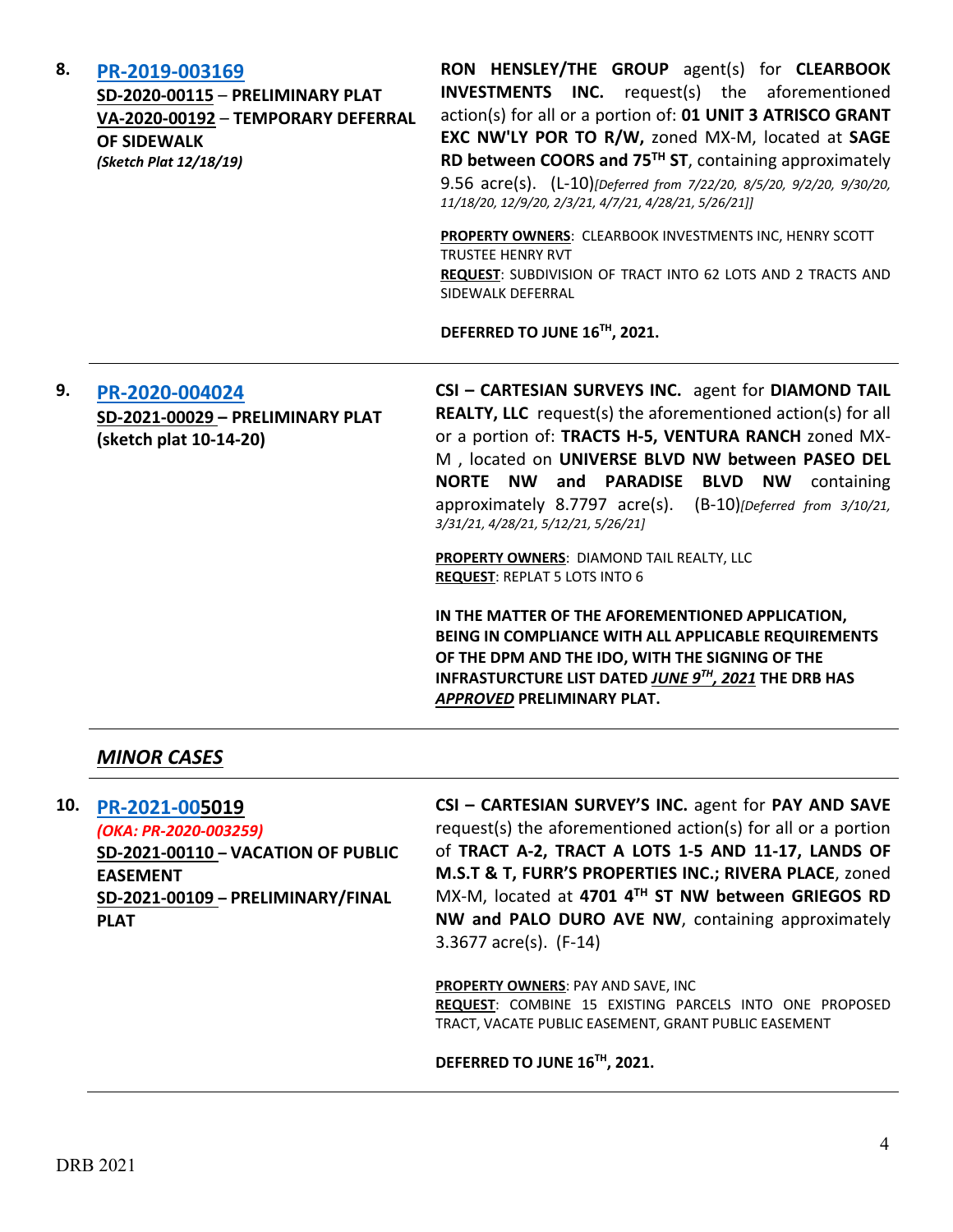| 11. | PR-2019-002573<br>SD-2021-00105 - AMENDMENT TO<br><b>INFRASTRUCTURE LIST</b> | <b>GARCIA/KRAEMER &amp; ASSOCIATES agent(s) for JOHN MARK</b><br>JONES request(s) the aforementioned action(s) for all or a<br>portion of: LOT 5, UNIT 3, NORTH ALBUQUERQUE ACRES,<br>zoned R-D, located at 8500 GLENDALE AVE NE between<br>BARSTOW ST NE and VENTURA ST NE, containing<br>approximately 0.8864 acre(s). (B-20)<br>PROPERTY OWNERS: JOHN MARK JONES<br>REQUEST: MINOR AMENDMENT TO APPROVED INFRASTRUCTURE LIST<br>IN THE MATTER OF THE AFOREMENTIONED APPLICATION,<br>BEING IN COMPLIANCE WITH ALL APPLICABLE REQUIREMENTS<br>OF THE DPM AND THE IDO, THE DRB HAS APPROVED THE<br>AMENDED INFRASTRUCTURE LIST.                                   |
|-----|------------------------------------------------------------------------------|-------------------------------------------------------------------------------------------------------------------------------------------------------------------------------------------------------------------------------------------------------------------------------------------------------------------------------------------------------------------------------------------------------------------------------------------------------------------------------------------------------------------------------------------------------------------------------------------------------------------------------------------------------------------|
| 12. | PR-2018-001542<br>VA-2021-00151 - EXTENSION OF<br><b>INFRASTRUCTURE LIST</b> | ISAACSON & ARFMAN INC. agent(s) for TITAN NOB HILL,<br>LLC request(s) the aforementioned action(s) for all or a<br>portion of LOT 1-A, BLOCK 2, MESA GRANDE ADDITION<br>zoned MX-M, located at 4101 CENTRAL AVE NE between<br>SIERRA DR NE and MONTCLAIRE DR NE, containing<br>approximately 2.2496 acre(s). (K-17)<br>PROPERTY OWNERS: TITAN NOB HILL<br><b>REQUEST: EXTENSION OF INFRASTRUCTURE LIST</b><br>IN THE MATTER OF THE AFOREMENTIONED APPLICATION,<br>BEING IN COMPLIANCE WITH ALL APPLICABLE REQUIREMENTS<br>OF THE DPM AND THE IDO, THE DRB HAS APPROVED THE<br><b>EXTENSION OF INFRASTRUCTURE LIST.</b>                                            |
| 13. | PR-2020-004604<br>SD-2021-0007 - AMENDMENT TO<br><b>INFRASTRUCTURE LIST</b>  | <b>CONSENSUS PLANNING INC.</b> agent(s) for TITAN<br><b>DEVELOPMENT</b> request(s) the aforementioned action(s) for<br>all or a portion of LOTS 17 - 20, PARCEL 4 BLOCK 9, NORTH<br>ALBUQUERQUE ACRES, zoned MX-L, located on HOLLY AVE<br>NE between VENTURA ST NE and DESERT SHADOW WAY<br>NE, containing approximately 3.5 acre(s). (C-20)<br>PROPERTY OWNERS: TITAN DEVELOPMENT<br>REQUEST: AMENDMENT TO INFRASTRUCTURE LIST TO INCLUDE<br><b>ROUNDABOUT</b><br>IN THE MATTER OF THE AFOREMENTIONED APPLICATION,<br>BEING IN COMPLIANCE WITH ALL APPLICABLE REQUIREMENTS<br>OF THE DPM AND THE IDO, THE DRB HAS APPROVED THE<br>AMENDED INFRASTRUCTURE L IST. |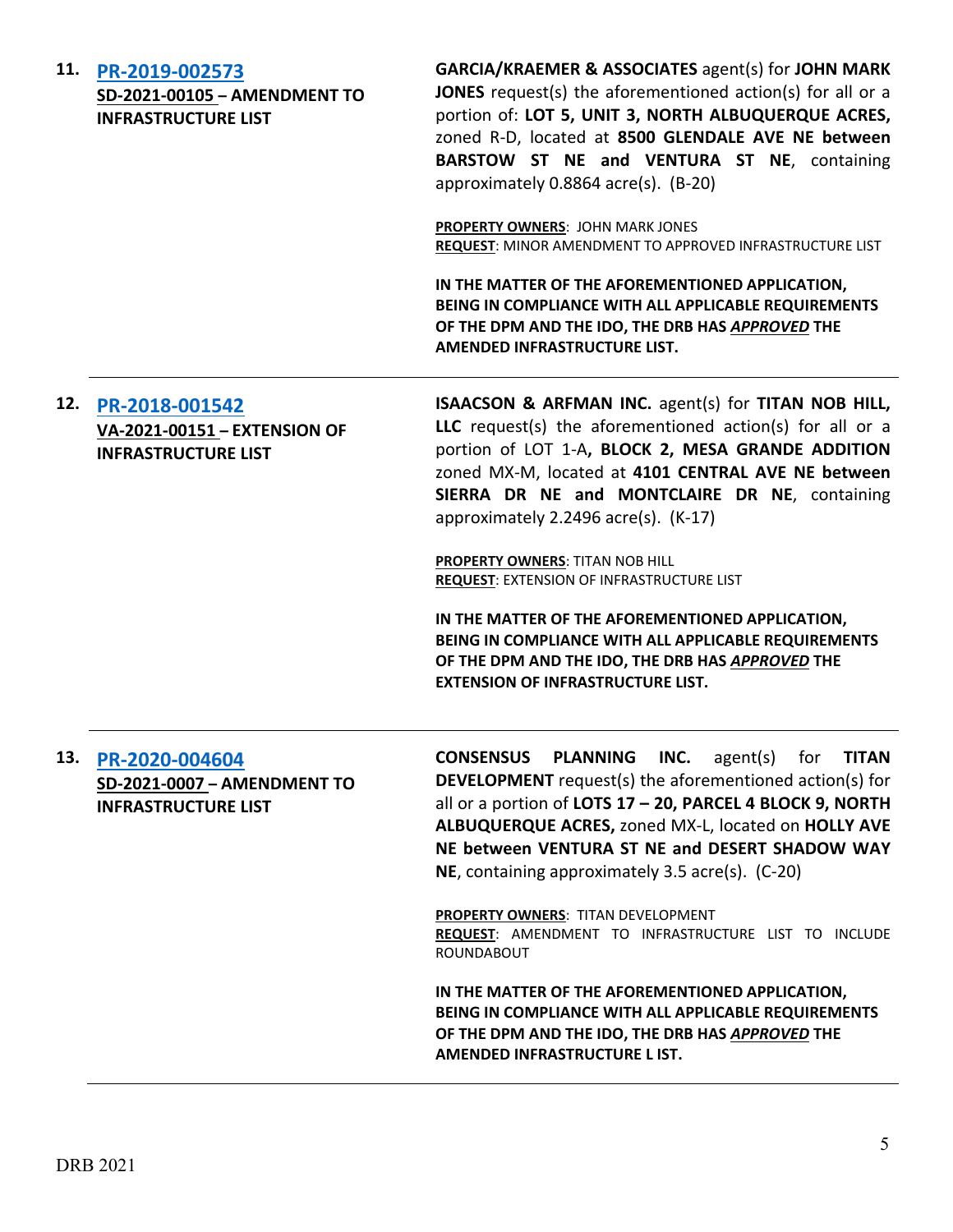| 14. | PR-2019-002663<br>(1009082)<br>SD-2020-00193 - PRELIMINARY/FINAL<br><b>PLAT</b><br>VA-2020-00377 - WAIVER TO IDO<br>(Sketch Plat 8/12/20) | CONSENSUS PLANNING INC. agent(s) for GROUP II U26 VC,<br>LLC requests the aforementioned action(s) for all or a<br>portion of: TRACT 1 BLOCK 2 UNIT 26, VOLCANO CLIFFS<br>SUBDIVISION, zoned MX-L located on KIMMICK DR NW<br>between PASEO DEL NORTE and ROSA PARKS RD NW,<br>containing approximately 15.7217 acre(s). (C-11) [Deferred<br>from 12/2/20, 1/13/21]                                                                                                                                                                                                        |
|-----|-------------------------------------------------------------------------------------------------------------------------------------------|----------------------------------------------------------------------------------------------------------------------------------------------------------------------------------------------------------------------------------------------------------------------------------------------------------------------------------------------------------------------------------------------------------------------------------------------------------------------------------------------------------------------------------------------------------------------------|
|     |                                                                                                                                           | <b>PROPERTY OWNERS: GROUP II U26 VC, LLC</b><br>REQUEST: MINOR SUBDIVISON PLAT TO SPLIT LOT TO MATCH EPC<br>APPROVED ZONE BOUNDARY. BULK LAND WAIVER TO DEFER<br>INFRASTRUCTURE TO FUTURE PLATTING/SITE PLAN ACTIONS.                                                                                                                                                                                                                                                                                                                                                      |
|     |                                                                                                                                           | DEFERRED TO DECEMBER 8TH, 2021.                                                                                                                                                                                                                                                                                                                                                                                                                                                                                                                                            |
| 15. | PR-2021-004038<br>SD-2021-00098 - PRELMINARY/FINAL PLAT                                                                                   | STEVEN J. SANDOVAL PS agent(s) for VIA REAL ESTATE, LLC<br>request(s) the aforementioned action(s) for all or a portion<br>of: LOTS 4 THRU 6, BLOCK 8, BROAD ACRES SUBDIVISION<br>zoned MX-M, located at 7521 MENAUL BLVD NE between<br>LOUISIANA BLVD and WYOMING BLVD, containing<br>approximately 0.717 acre(s). (H-19)[Deferred from 5/26/21]                                                                                                                                                                                                                          |
|     |                                                                                                                                           | PROPERTY OWNERS: KREIDER SHIRLEY A TRUSTEE KREIDER RVT<br>REQUEST: LOT CONSOLIDATION COMBINING LOTS 3 THRU 6 OF BLOCK<br>8, BROADACRES SUBDIVISION AT THE NORTHWEST CORNER OF<br>MENAUL AND PENNSYLVANIA                                                                                                                                                                                                                                                                                                                                                                   |
|     |                                                                                                                                           | IN THE MATTER OF THE AFOREMENTIONED APPLICATION,<br>BEING IN COMPLIANCE WITH ALL APPLICABLE REQUIREMENTS<br>OF THE DPM AND THE IDO, WITH THE SIGNING OF THE<br>INFRASTRUCTURE LIST DATED: JUNE 9TH, 2021 THE DRB HAS<br>APPROVED THE PRELIMINARY/ FINAL PLAT. FINAL SIGN OFF IS<br><b>DELEGATED TO TRANSPORTATION FOR BUILDING CORNER</b><br><b>ENCROACHMENT WITHIN THE NEW RIGHT-OF-WAY TO BE</b><br>DEMOLISHED, AND TO PLANNING FOR UTILITY COMPANY<br>SIGNATURES, AMAFCA SIGNATURE, THE AGIS DXF FILE AND<br>FOR THE RECORDED INFRASTRUCTURE IMPROVEMENTS<br>AGREEMENT. |

# *SKETCH PLATS*